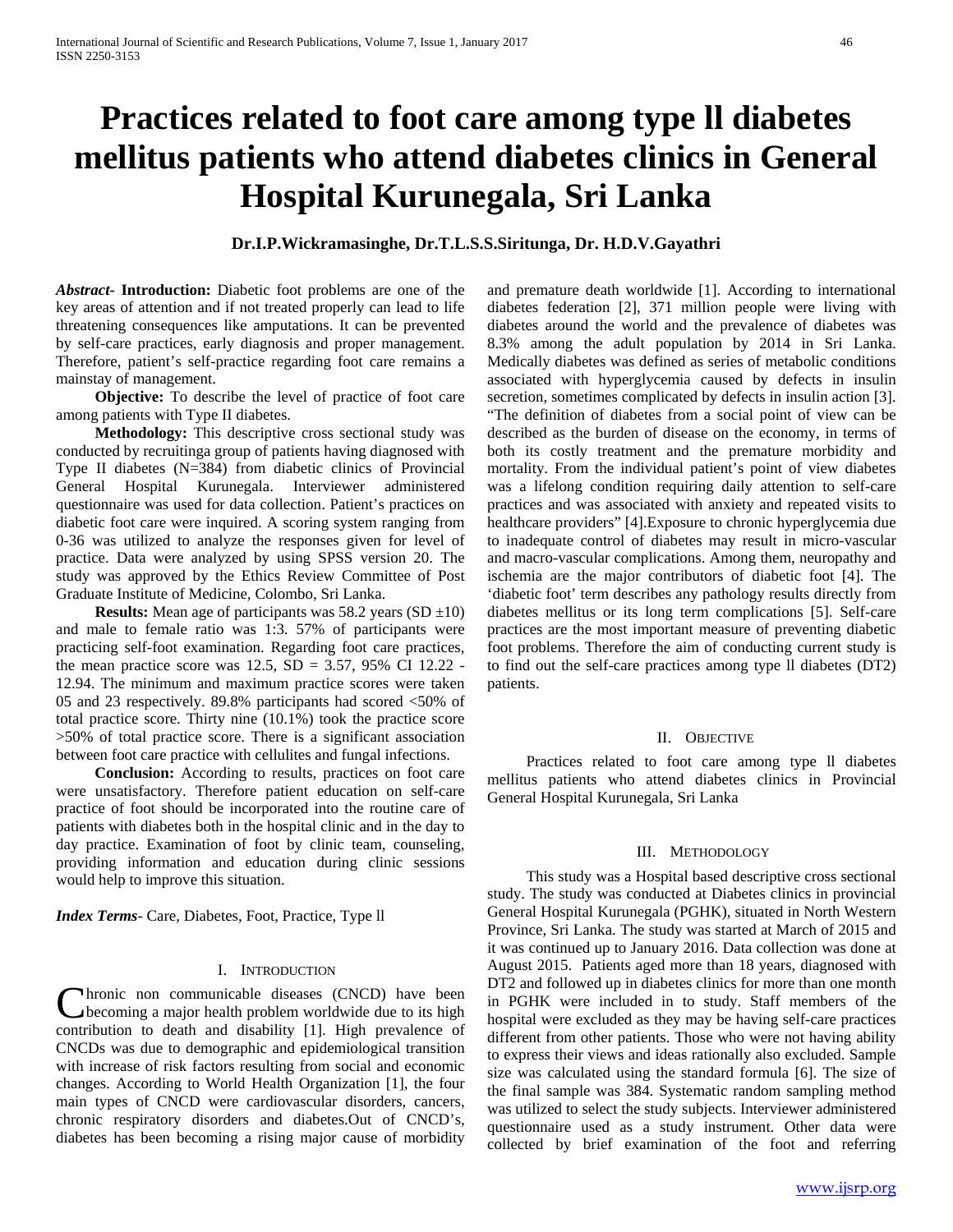diagnostic cards and clinic books. The "Nottingham assessment of functional foot care questionnaire" [7] which was a validated instrument for foot care practice was used to assess the foot care practices. This contained some questions not relevant to the Sri Lankan social and cultural situation. Those questions were removed after a discussion with experts. The formulated questions covered the following, information on self-foot examination and barriers to do so, important practice areas regarding cutting toenails, wound care, foot-wear usage and selfcare of foot. Practice score computed by allocating marks to each response of a particular question. Good foot care practice was included for participants who scored  $\geq 50\%$  of total practice scores. Poor foot care practice was included for participants who scored <50% of total practice scores [8]. Data was processed and analyzed by using statistical package for social sciences (SPSS version 20). The chisquare  $(\chi^2)$  test was used to assess the associations of categorical variables. The mean, standard deviation (SD), standard error and confidence interval (CI) were used to assess some quantitative variables. The level of significance was taken as 0.05. The ethical clearance for the study was obtained from the Ethical Review Committee of the Post Graduate Institute of Medicine, University of Colombo, Sri Lanka.

## IV. RESULTS

## **Socio - demographic characteristics.**

 Study sample was comprised of patients coming from different socio-demographic settings. Their practices of foot care may vary with socio-demographic characteristics.

| 1.         |              | Distribution of sex of the sample |              |          |
|------------|--------------|-----------------------------------|--------------|----------|
|            |              | <b>Characteristic</b>             | No(%)        |          |
|            |              |                                   | $N = 384$    |          |
|            |              | Sex (Male : Female)               | 98:286 (1:3) |          |
|            |              |                                   |              |          |
| 2.         |              | Distribution of age of the sample |              |          |
|            | Age group    |                                   | No(%)        |          |
|            |              |                                   | $N = 384$    |          |
|            | < 60         |                                   | 210 (54.6)   |          |
|            | >60          |                                   | 174 (45.3)   |          |
|            | <b>Total</b> | 384 (100)                         |              |          |
| Mean       |              | Minimum                           | Maximum      | SD       |
| 58.2 years |              | 23 years                          | 86 years     | 10 years |

**3. Distribution of practice score**

| <b>Characteristic</b>        | No $(\%)(N=384)$ |
|------------------------------|------------------|
| Foot care knowledge score    |                  |
| Mean                         | 12.5             |
| Standard error               | 0.19             |
| Standard deviation(SD)       | 43.57            |
| 95% confidence interval (CI) | $12.22 - 12.94$  |
| Minimum                      | 05               |
| Maximum                      | 23               |
| $>$ 50% of total score       | 39(10.1)         |

| $<50\%$ of total score | 345 (89.8) |
|------------------------|------------|
|                        |            |

**4. Distribution of common practices regarding foot care**

| <b>Characteristic</b>             | No $(\% )$ - Yes<br>$(N=384)$ | $\bf{No}$ (%) – $\bf{No}$<br>$(N=384)$ |
|-----------------------------------|-------------------------------|----------------------------------------|
| Allocate adequate time            | 371(96.6)                     | 13(3.4)                                |
| to self-foot examination          |                               |                                        |
| <b>Perform</b><br>self-foot       | 220(57.3)                     | 164(42.5)                              |
| examination                       |                               |                                        |
| Cut toe nails                     | 376(97.9)                     | 08(2.1)                                |
| Check shoes before put            | 190(49.5)                     | 194(50.5)                              |
| them on                           |                               |                                        |
| Check shoes before take           | 60(15.6)                      | 324(84.4)                              |
| them off                          |                               |                                        |
| Use footwear at home              | 79(20.6)                      | 305(79.4)                              |
| Gradual usage of new              | 65(16.9)                      | 319(83.1)                              |
| shoes                             |                               |                                        |
| Washing feet                      | 384(100)                      | 00                                     |
| Make foot dry after               | 135(35.2)                     | 249(64.8)                              |
| washing                           |                               |                                        |
| Put a dry dressing on $250(65.1)$ |                               | 134(34.9)                              |
| graze, cut or burn when           |                               |                                        |
| get one                           |                               |                                        |
| moisturizing $56(14.6)$<br>Apply  |                               | 328(85.4)                              |
| cream on foot                     |                               |                                        |

**5. Frequency of cut nails and walk outside with bare foots.**

| <b>Characteristic</b>                  | No(%)      |
|----------------------------------------|------------|
| Frequency of cutting toe nails         | $(n=376)$  |
| About once a week                      | 170 (54.2) |
| About once a month                     | 188 (50)   |
| Less than once a month                 | 18 (4.8)   |
| Total                                  | 376 (100)  |
| Frequency of walk outside bare<br>foot | $(N=384)$  |
| Often                                  | 109 (28.4) |
| Sometimes                              | 88 (22.9)  |
| Rarely                                 | 33 (8.6)   |
| Never                                  | 154(40.1)  |
| Total                                  | 384(100)   |
|                                        |            |

**6. Distribution of washing feet and gradual usage of new shoes**

| <b>Characteristic</b>            | No(%)     |
|----------------------------------|-----------|
| <b>Frequency of washing feet</b> | $(N=384)$ |
| More than once a day             | 364(94.8) |
| Once a day                       | 20(5.2)   |
| Total                            | 384 (100) |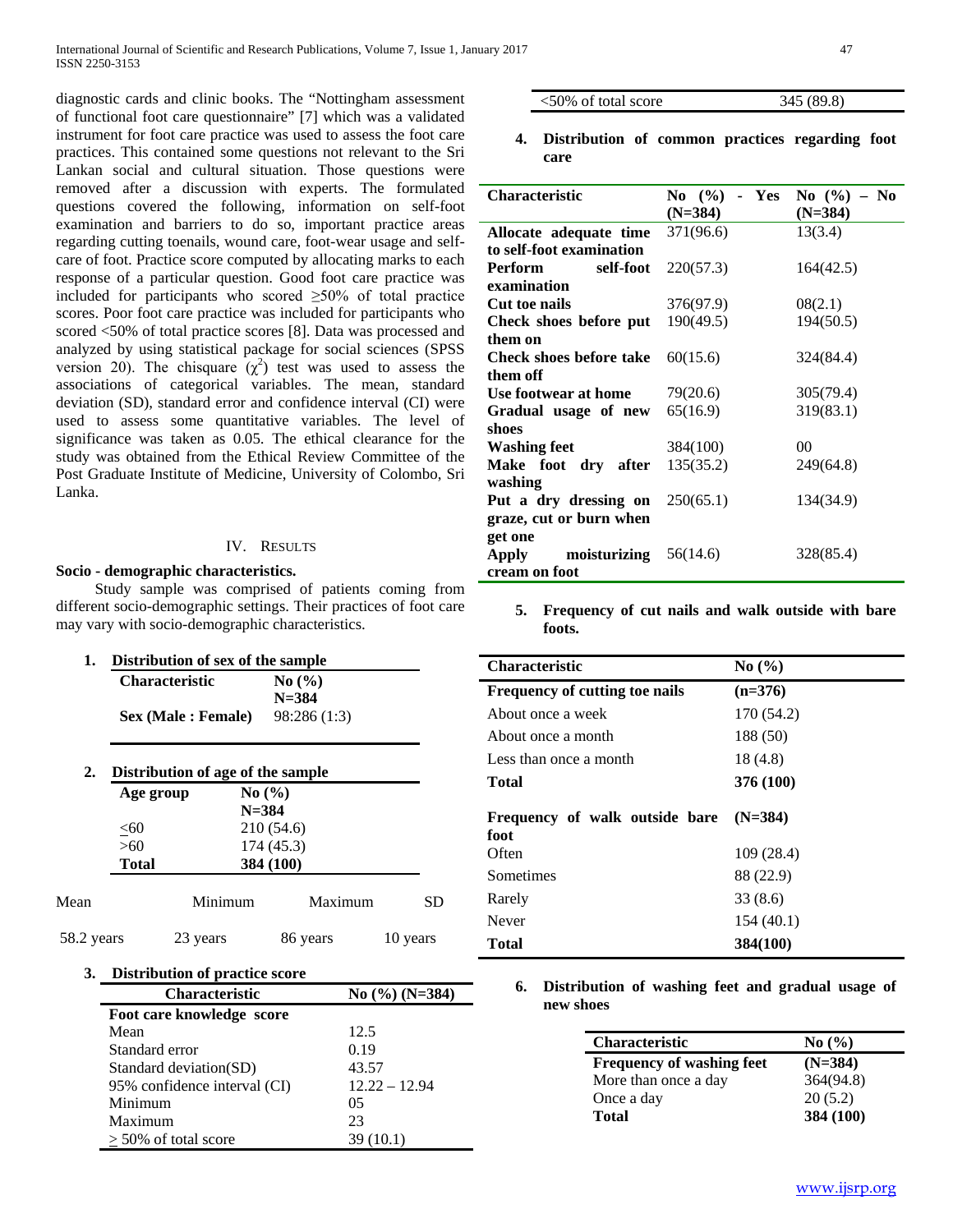| Gradual usage of new shoes | $(n=65)$ |
|----------------------------|----------|
| Always                     | 31(47.7) |
| Most of the times          | 23(35.4) |
| Sometimes                  | 06(9.2)  |
| Rarely                     | 05(7.7)  |
| <b>Total</b>               | 65 (100) |

| 7. Distribution of information on drying foot after |
|-----------------------------------------------------|
| washing, footwear inspection, footwear use at home, |
| put a dry dressing on graze, cut or burn.           |

| <b>Characteristic</b>                                        | <b>Often</b><br>No(%) | <b>Sometimes</b><br>$\mathbf{No}(\% )$ | <b>Rarely</b><br>No(%) | <b>Total</b><br>No(%) |
|--------------------------------------------------------------|-----------------------|----------------------------------------|------------------------|-----------------------|
| Frequency of<br>feet is drying<br>after washing              | 78 (57.8)             | 48 (35.6)                              | 09 (6.7)               | $(n=135)$<br>135(100) |
| Frequency of<br>checking shoes<br>before put on              | 115(60.5)             | 58(30.5)                               | 17(8.9)                | $(n=190)$<br>190(100) |
| Frequency of<br>checking shoes<br>before take off            | 35(58.3)              | 16(26.7)                               | 09(15)                 | $(n=60)$<br>60(100)   |
| Frequency of<br>using<br>foot<br>wear at home                | 49(62.0)              | 21(26.6)                               | 09(11.4)               | $(n=79)$<br>79(100)   |
| Frequency of<br>dry<br>put<br>a<br>dressing<br><sub>on</sub> | 133(53.2)             | 78(31.2)                               | 39(15.6)               | $(n=250)$<br>250(100) |
| graze, cut<br>- or<br>burn when you<br>get one               |                       |                                        |                        |                       |

#### **8. Association of foot care practice with age and sex.**

There is no significant association between foot care practice with age and sex.

**9. Associations of foot care practice with foot ulcers, cellulites and fungal infections** 

**N=384**

| <b>Characteristic</b> | Practice of foot care    | $\chi^2$                        |                   |
|-----------------------|--------------------------|---------------------------------|-------------------|
|                       | Good<br>Number<br>$(\%)$ | Poor<br><b>Number</b><br>$(\%)$ | df<br>P           |
| <b>Foot ulcers</b>    |                          |                                 |                   |
| Present               | 05 (12.8)                | 29 (8.4)                        | $\chi^2 = 0.85$   |
| Absent                | 34 (87.2)                | 316 (91.6)                      | $df = 1$          |
| Total                 | 39 (100)                 | 345 (100)                       | $P = 0.36$        |
| <b>Cellulites</b>     |                          |                                 |                   |
| Present               | 10(25.6)                 | 28 (8.1)                        | $\chi^2$ =        |
| Absent                | 29 (74.4)                | 317 (91.9)                      | 12.06<br>$df = 1$ |
| Total                 | 39 (100)                 | 345 (100)                       | P<br>0.001        |
| Fungal<br>infection   |                          |                                 |                   |
| Present               | 13 (33.3)                | 58 (16.8)                       | $\gamma^2 = 6.35$ |

| Absent | 26(66.7)        | 287 (83.2)       | $df = 1$   |
|--------|-----------------|------------------|------------|
| Total  | <b>39 (100)</b> | <b>345 (100)</b> | $P = 0.01$ |

 There is a significant association between foot care practice with foot cellulites and fungal infections. But there is no significant association between foot care practices with foot ulcers.

#### V. DISCUSSION

 Foot problems are disabling complication and common among people with DT2 [5]. It is crucial that diabetic patients should have good foot care self-management skills and foot care practice to prevent foot complications. The aim of conducting the current study was to find out the practices regarding foot care among DT2 patients. There were 384 diabetic patients from diabetes clinics in Provincial General Hospital Kurunegala, Sri Lanka were included into this hospital based descriptive cross sectional study. The main objectives of the current study were to describe, socio-demographic factors and practices related to diabetic foot care. Patients aged more than 18 years, diagnosed with DT2 and followed up in diabetes clinics more than one month in PGHK were included in to the study. Diagnosis should be confirmed by a clinician by written documents. This was improved the reliability of study. Interviewer administered questionnaire was used to collect data. Scoring system was used to formulate practice score. Level of significance used as 0.05. Chisquare test  $(\chi^2)$  used to test associations between practice scores and selected variables.The important findings of the current study are as follows. Mean age of participants was 58.2 years (SD  $\pm$ 10) and male to female ratio was 1:3. Regarding foot care practices, the mean score was 12.5. Majority of participants (89.8%) had scored <50% of total practice score. Strengths of the study were that sample was drawn by systematic random sampling method which is a probability sampling method and adequate sample size taken. Current study methodology was designed to achieve 100% response rate. Pretested Interviewer administered questionnaire was used as study instrument due to differences in comprehension of patients, as they were in different educational levels. Data were collected within short period of time. Therefore recall bias may be there due to that (Participants did not have adequate time to recall). It was possible to overcome this recall bias, if used a self-administered questionnaire instead of interviewer administered questionnaire. But it was impossible to take self-reported data at the busy clinic setting without disturbing routine clinic work and it may further cause information bias due to differences in educational levels of patients.According to current study results, Male to female ratio was 1: 3; mean age of study participants was 58.2 years. Majority of them were belong to >60 years age group. According to another study conducted in Sri Lanka, mean age of participants was 58.4 years and 70% of participants were belong to>50 years age group [9]. These findings are consistent with current study. Another study conducted in Sri Lanka revealed that male to female ratio was 1:9 which is not consistent with current study findings [10]. These high female ratios in this study population due to, clinics were conducted on weekdays while more male patients at work compared to females.Overall foot care practice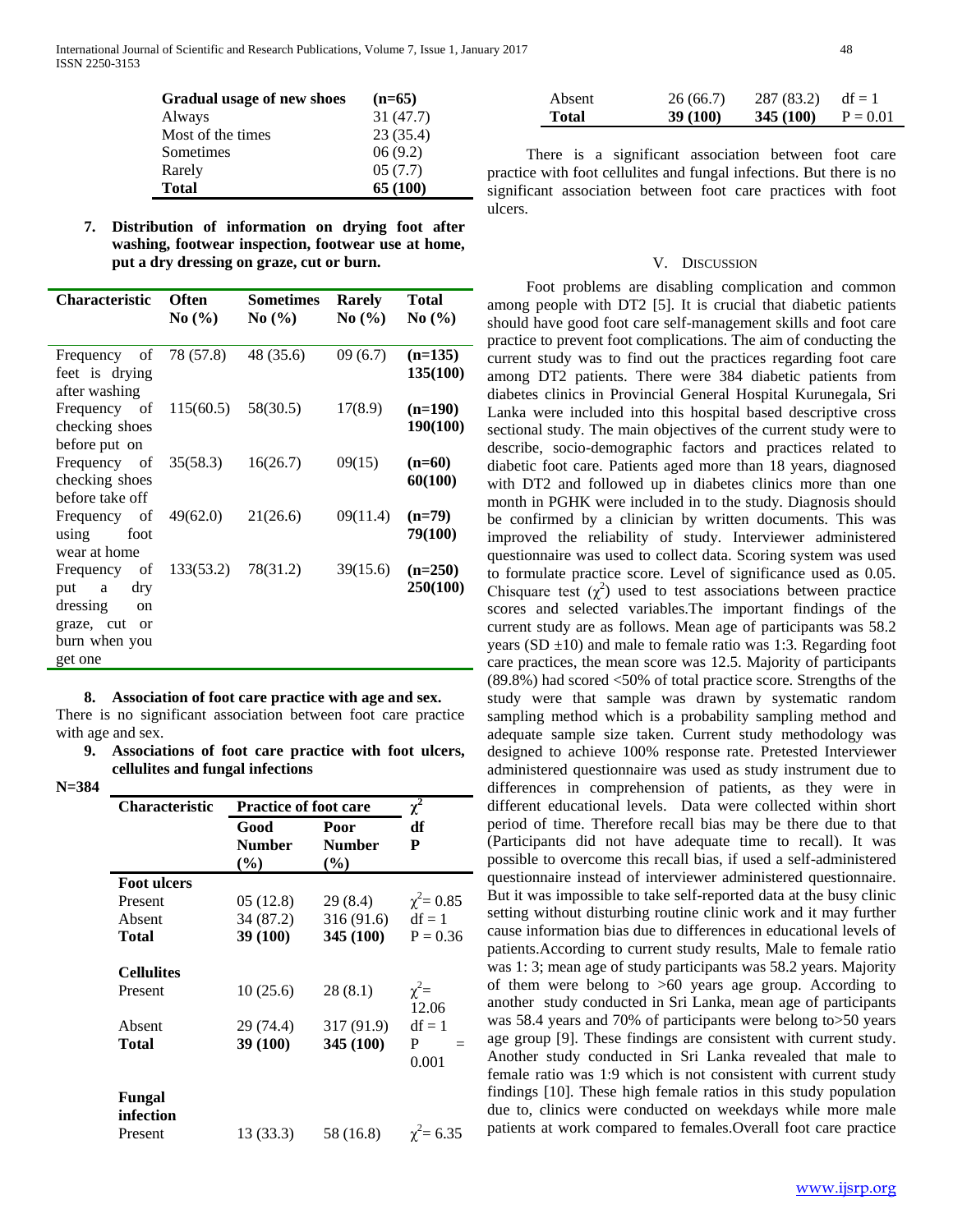principles were unsatisfactory in current study sample. The mean practice score was 12.5. Majority of study sample (89%) had poor foot care practices. Study findings of Desalu et al. [11] also revealed that 89.8% of study sample had poor foot care practice, which is consistent with current study findings. A majority of study subjects (57%) said they inspected their feet one or more times a day. This finding is consistent with the study carried out by George et al. [8], where it was found that 71% of the participants take care of their feet regularly. About 94% of study sample was washing their feet once or more regularly. Washing feet with water and soap keeps them clean and gives good chance to do daily inspection. This is a common regular practice of most of the Sri Lankan settings. There were 35% dried feet after washing. This practice is unsatisfactory because of if moisture stays especially in between toes, bacteria and fungus can grow, which can lead to infection. There were 65% study subjects put a dry dressing on graze, cut or burn to prevent possible contamination of wound.There are some more weaknesses as well as strengths in the practices regarding foot care identified from current study. While majority (79%) walked bare foot at home, only 60% of them walked barefoot at outside. Walking bare foot at home is a usual practice in most Sri Lankan households. Walking outside with bare foot is a more risky behavior than walking barefoot inside the home. Jayasinghe et al. [12] also confirmed that the link between foot ulceration and footwear usage by showing that barefoot diabetics had a risk ratio of 2.21 of foot ulcers, compared with footwear users. In a study done in India, 87.3% of study subjects said that they walked barefoot indoors [8]. This is consistent with current study findings. Majority of study subjects had poor shoe care practices. Of them 49% checked shoes before put them on. Only 15% checked shoes before takeoff. According to Desalu et al. [11], 61.4% of participants were unaware of inspecting inside shoes for foreign objects which is consistent with current study.On analysis of foot care practices presence of cellulites (p=0.001) and fungal infections (p=0.01) of foot were significantly associated with poor foot care practices which shows link between poor foot care practices with foot complications.

#### VI. CONCLUSIONS

 This study was conducted on 384 DT2 clinic patients at Provincial General Hospital, Kurunegala. Of the study sample, majority was in >60 years age category. There was a female predominance. Presence of cellulitis and fungal infections was significantly associated with foot care practice, but foot care practice was not significantly associated with foot ulcers. Mean practice score was  $12.5 \pm 0.19$ . SD = 3.57. 95% CI 12.22 - 12.94. The minimum and maximum practice scores were taken 05 and 23 respectively. Only thirty nine study subjects (10.1%) had a practice score of more than 50% of total practice score. When considering practices of foot care, 96.6% could allocate time for self-foot examination, but only 57.3% were performing self-foot examination. Majority (97.9%) cut their toe nails. Of them 50% were doing it once a month. Shoes were checked before put them on by 49.5%. Majority (84.4%) were not inspecting shoes before takeoff. There were 79.4% who barefoot at home. There were 40.1% never walk outside without footwear. There were minority (16.9%) using new shoes gradually. Whole study sample was practicing washing of feet. Of them 94.8% were washing their feet more than once a day. There were 35.2% wiping foot after washing. Majority (65.1%) put a dry dressing when get a graze, cut or burn. There were 14.6% applying moisturizing cream on feet. Of them, another 16.1 % were applying moisturizing cream in between toes.

#### VII. RECOMMENDATIONS

The following recommendations could be made after understanding of the present study.

 1. Current study shows practices regarding foot care are poor in most of the study areas in the clinic patients. These findings can be used as guidelines for health education program on foot care for people with diabetes. Emphasis should be paid on these deficient areas during health education programs.

 2. The poor foot care practice may be due to lack of communication between the healthcare professionals and the patients. Poor counseling skills, lack of time allocation by the doctors and nurses as result of busy clinic schedule may be the reason for this. Therefore, patient education on self-care management of feet is important and should be incorporated into the routine diabetes care both in the clinic and in the community. Time must be allotted to counseling, providing information and education during clinic sessions.

 3. Some factors elicited in this study could influence on some practice areas of foot care, such as foot wear usage and washing of feet. Health education programs should be conducted on targeting these areas.

 4. The present study gives an opportunity for future researches in this area. It is better to conduct studies with larger study sample with comparative groups to compare this group with the normal population or another vulnerable group.

#### **REFERENCES**

- [1] World Health Organization. (2015) Retrieved from mediacentre/ factsheets/ fs355/en.
- [2] International diabetes federation. (2014) Retrieved from http://www.idf.org / membership/sea/sri-lanka.
- [3] Kumar, P., & Clark, M. (2012). Clinical medicine, (8th ed.). Saunders: Elsevier.
- [4] Egan, A., &Dinneen, S. (2014). Medicine. What is diabetes, The continuously updated review of clinical medicine, Volume 42: 12 December 2014.
- [5] Boulton, A. (2014). the diabetic foot: medicine, The continuously updated review of clinical medicine, Volume 42:12 December 2014.
- [6] Lwanga, S., &Lemeshow, S. (1991). Sample size determination in health studies: a practical Manual.
- [7] Lincoln, N., Jeffcoate, W., Ince, P., Smith, M., & Radford, K. (2007). Validation of a new measure of protective foot care behaviour: The Nottingham Assessment of Functional Foot care (NAFF) PractDiab Int. 2007; 24:207–11.
- [8] George, H., Rakesh, P., Krishna, M., Alex, R., Abraham, V., & George, K. (2013). Foot care Knowledge and practices and the prevalence of peripheral neuropathy among people with diabetes attending a secondary care rural hospital in southern India,J Family Med Prim Care. 2013 Jan-Mar; 2(1): 27–32.
- [9] Jinadasa, C., &Jeewantha, M. (2011). A study to determine the knowledge and practice of foot care in patients with chronic diabetic ulcer: International Journal of Collaborative Research on Internal Medicine & Public Health, Vol.3 No.1 (2011).